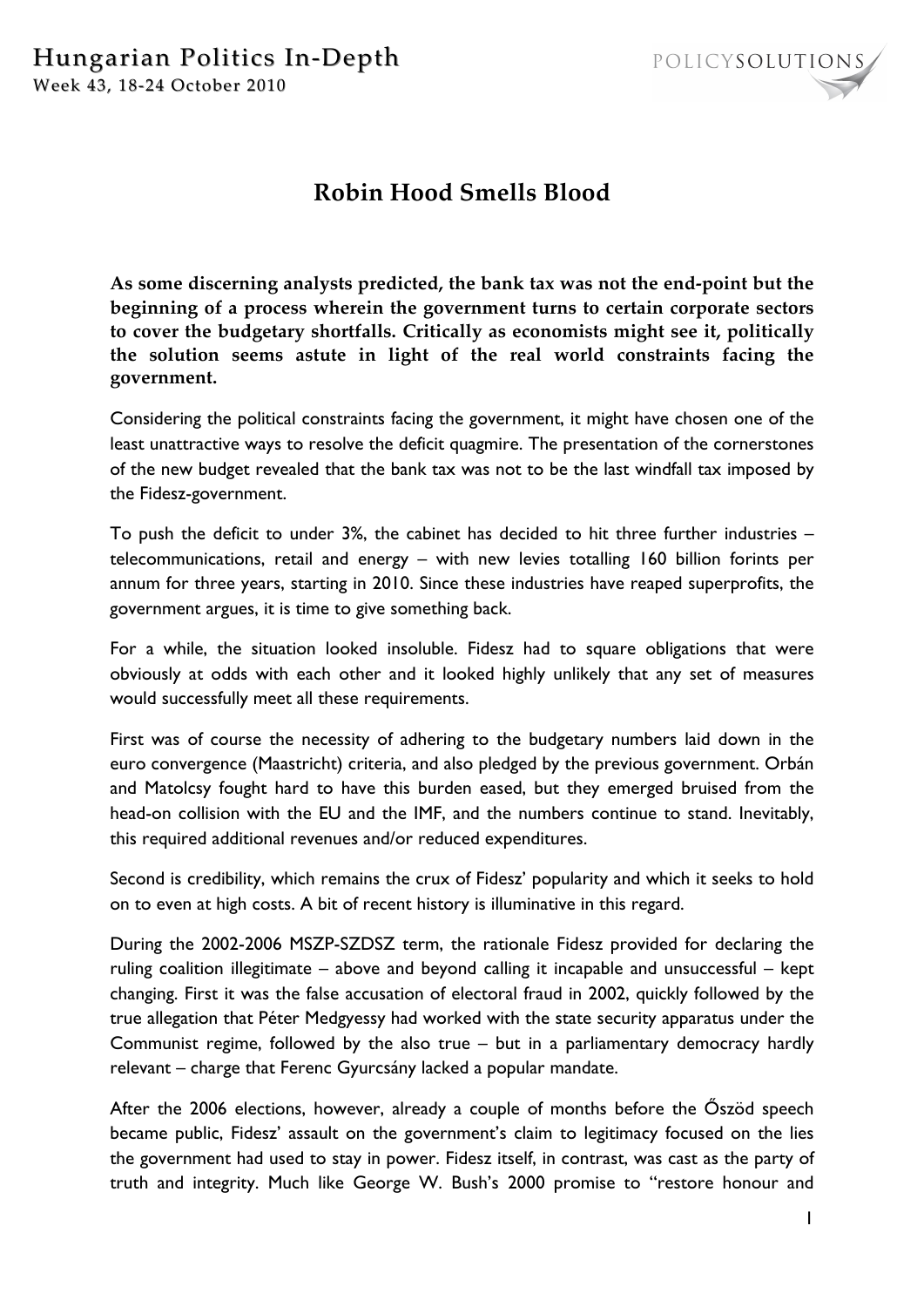integrity" to the White House, Fidesz's attacks against the government's specific policies came second only to the relentlessly reiterated issue of integrity and honesty.

Retaining credibility means that this government cannot do an ostensible about-face in key policy areas without paying a price in terms of upsetting large segments of the electorate. As we noted previously, such a radical policy shift is exactly what many economic experts on both sides of the political spectrum had hoped would happen soon after Fidesz ascended to power. Orbán, the reasoning went, would succeed where Gyurcsány had failed and implement massive reforms in the entire state apparatus and put the budget and public debt issue on a new footing.

Clearly, everybody was aware that this would fly in the face of Fidesz' communication in the past few years, which had – not exactly plausibly – suggested that it was possible to *simultaneously* cut taxes and social security contributions, to preserve and even expand the state's costly commitments and to reduce the national debt and the budget deficit.

For now, the neoclassical economists' expectation of a radical departure from this inconsistent message seems naïve. Gyurcsány had hoped that quick action and the subsequent recovery would salvage him; Bajnai had engaged in a Kamikaze-mission. Orbán is not willing to copy Gyurcsány's gamble, that is he won't say to hell with the campaign rhetoric and pin all his political prospects on a resurging economy.

Orbán appears to believe that credibility is  $-$  for now  $-$  the most important aspect of his hold on power, so he cherishes it even as it imposes a straitjacket on his policy alternatives. In the current context, the EU budget constraint and the integrity imperative compelled Fidesz to find a solution that would help lower the deficit without effecting a significant change of the course charted over the past years.

Whatever other disadvantages they may entail, the levies thus imposed are an ingenious solution to the dilemma outlined above. They raise a lot of money but seemingly target "deserving" societal actors rather than the people. They are not a hundred percent consistent with Fidesz' rhetoric over the last couple of years – it opposed the previous cabinet's more modest Robin Hood tax – but then no budget consolidation could be. And arguably this is as close as the government could get to eating the cake and keeping it, too.

But what about the economic impact? It is conventional economic wisdom that when it comes to budget consolidation, the most sustainable measure is slashing expenditures and certain state functions along with it. The government has railed vehemently against the previous government's cutting of services, no matter what shape they took (closing schools in small municipalities, hospitals, underused railway lines, etc.) Fidesz argued for preserving the state's strong social role and, apart from rationalising the bureaucracy, it rejected any type of reduction therein.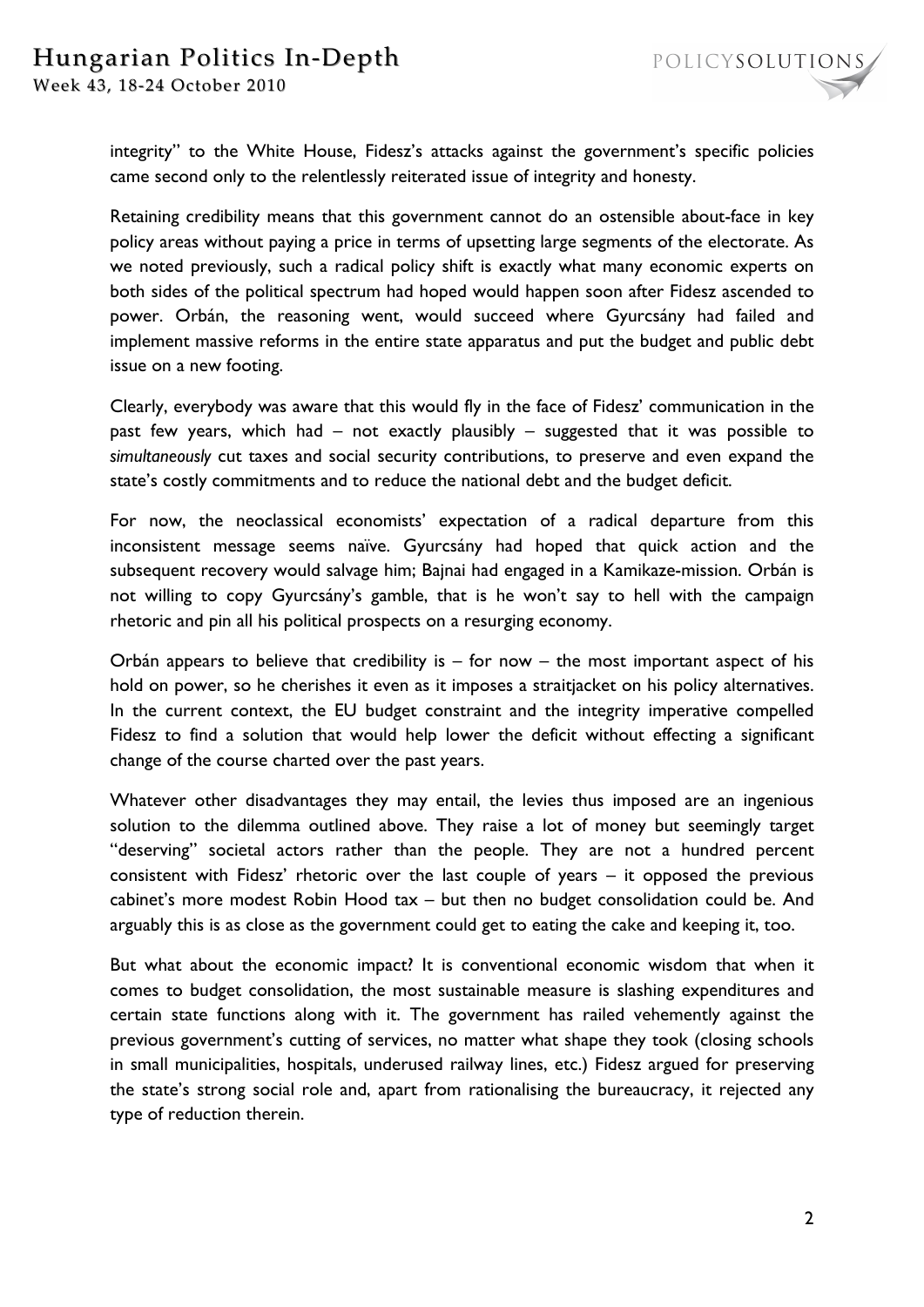The standard economic account also suggests that raising additional revenue is generally less desirable, but even this direction offers a wide variety of possibilities, some of which are very adverse to long-term growth, and some that are less so or even neutral.

The specific risk of the adopted tax collection measures is that they turn off investors – domestic and foreign alike – who are desperately needed if the government seeks to expand employment, not to mention add the one million jobs it promised by 2020. Whatever profitability calculations an investor makes now, these must be weighed against the risk of unpredictable one-off taxes that might rob them of the fruits of their investment. Signalling such investors that they are safe from future encroachments will be a formidable challenge.

But even as economists – and some segments of the opposition on their coattails – propose that this heralds a doomsday scenario, it is important to keep the following in mind. First, the short-term political constraints obviously weigh heavier on the government. Second, every budget consolidation yields its own particular tradeoffs, economic and political alike. While they might have planted the seeds of future economic recovery, the Gyurcsány and Bajnai consolidations also contributed to a significant dip in GDP growth with immense political damage to the ruling party as a result.

Furthermore, while supply-side economics has fared less successfully in the empirical realm than in think tanks, there is nevertheless the hope that drastically lower income and corporate taxes – which are on the other side of the ledger – might unleash dormant creative and productive forces that could propel Hungary forward. Even reluctant investors might see opportunities – not only will they have to pay less taxes on their profits, but they can also offer lower gross salaries to provide new employees with the same net income.

Finally, Hungary being extremely dependent on foreign trends, there is also the hope that whatever adverse consequences the crisis tax might have will be offset by an improved international environment that will drive the Hungarian economy forward through hospitable export markets. Though the previous government fared disastrously with this particular gamble, if normal business cycles resume Fidesz' might benefit.

Yet the tax policy may backfire in another way, too. Being by their very nature temporary taxes, the crisis levies cannot sustain a more balanced budget over the long run. This is the case of a problem deferred; as the taxes fade out, Fidesz will once again be faced with the question of finding money for a state that appears overextended. Moreover, the strategy chosen also entails additional risks for Fidesz in that this reckoning, if it will indeed happen, will be a lot closer to the next elections than painful cutbacks would have been now.

To be sure, a lot of circumstances might change until then. The economy could recover impressively, thus offering improved tax revenue even with the lower tax rates. The government itself might finally tackle some reforms of the vast public service sphere, most probably enacting less ambitious rationalisations than those envisioned by its predecessor,